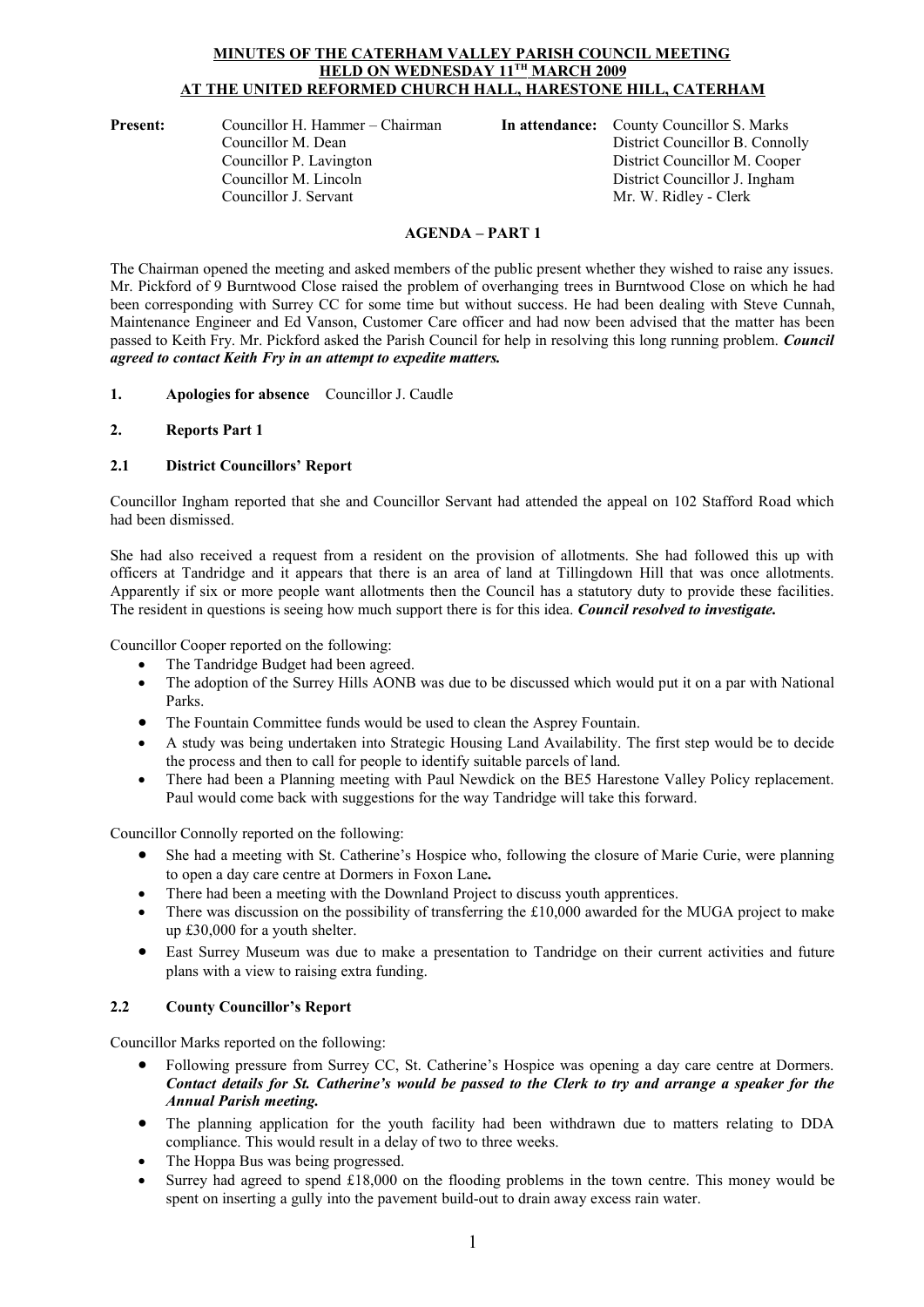Local allowances had been arranged for Shop Locally in Caterham and the Caterham & Whyteleafe Tennis Club.

# **3. Minutes of the previous meetings:**

Minutes of the previous meeting held on Wednesday  $11<sup>th</sup>$  February were agreed as a true record and signed by the Chairman.

# **4. Matters arising:**

# 1. Marie Curie Hospice

Letter received from Mr. Thomas Hughes-Hallett, Chief Executive of Marie Curie Cancer Care, in response to Council's letter to Surrey PCT. Mr Hughes-Hallett states that back in November Marie Curie announced proposals to close its day care service at Caterham Hospice on March 31 and review the future of its community supportive care service and the specialist palliative care team. The charity wished to use more of its resources to expand the community-based Marie Curie Nursing Service. For the same cost as the services currently provided out of the hospice, the charity can care for up to four times as many people at home through the Nursing Service. To ease the transfer of the affected services to a new provider, Marie Curie Cancer Care has offered Surrey Primary Care Trust £500,000 of funding for 2009/10. In addition, the charity has offered to invest up to £500,000 in an enhanced Marie Curie Nursing Service for Surrey from 2010 onwards. Subsequently Surrey PCT announced that it had reached agreement in principle for St Catherine's Hospice to take over specialist end of life care services and day care provision in East Surrey. The PCT and the hospice are now discussing a detailed specification for the services and are consulting with GPs, patient representatives and local campaigners to ensure the services meet local needs. In addition, Marie Curie staff are in on-going discussions with colleagues at St Catherine's about how best to ensure the smooth transfer of care for all our patients. The Marie Curie Nursing Service in Surrey is unaffected by the changes at Caterham. Last year it provided care to more than 300 terminally ill people in the county, along with support for their families. Marie Curie hope to provide much more of this care going forward.

# 2. Harestone Hill Bench

Clerk had contacted contractor recommended by Tandridge for estimate on repair (or replacement of broken parts) of existing bench. However the contractor has reported that the concrete slab which forms the seat was no longer there and without it there was nothing he could do. Tandridge confirmed that they had not removed the slab. *Councillors were asked to look for an alternative site where a wooden bench could be installed.*

Councillor Servant has provided a possible variation to the registration of the car responsible for the damage and Police have been contacted for the owner's details. However there was still no report of an accident and Police advised that the accident admin department would contact the Council in due course.

# 3. Stafford Road Recreation Ground MUGA

The application was unsuccessful in that it was only awarded £10,000 instead of £35,000 required. However the organiser is hoping to obtain additional support so that there will not be too much delay in providing facility for youngsters and the wider community in Stafford Road.

## 4. Independent Remuneration Panel

Following recommendations by the Tandridge Independent Remuneration Panel, Clerk contacted NALC asking youngsters and the wider community in Stafford Road.<br>4. <u>Independent Remuneration Panel</u><br>Following recommendations by the Tandridge Independent Remuneration Panel, Clerk contacted NALC asking<br>them to take this matter up wi councils must contact their County Association in the first instance. Clerk contacted SCAPTC who has agreed to take this up on behalf of the council.

## 5. Asprey Fountain

Clerk has informed Tandridge DC that it owns the Asprey Fountain and is responsible for its maintenance. In support of this Clerk has forwarded copies of the following letters:

- Letter dated 25<sup>th</sup> April 1994 from B D Stearn, Director of Planning and Environment, stating "Tandridge District Council would remain the owner of the Fountain and would be the licensee in respect of placing it within the highway".
- Letter dated 11<sup>th</sup> June 2003 from J. J. Bruce, Contracts Officer, Amenity Services stating "it appears that whilst neither Surrey County Council nor ourselves can find any formal maintenance agreement, it was both parties intention that Tandridge District Council should be responsible for the maintenance of the Asprey Fountain. Unfortunately Planning Department appear to have made this agreement without putting any maintenance routine in place".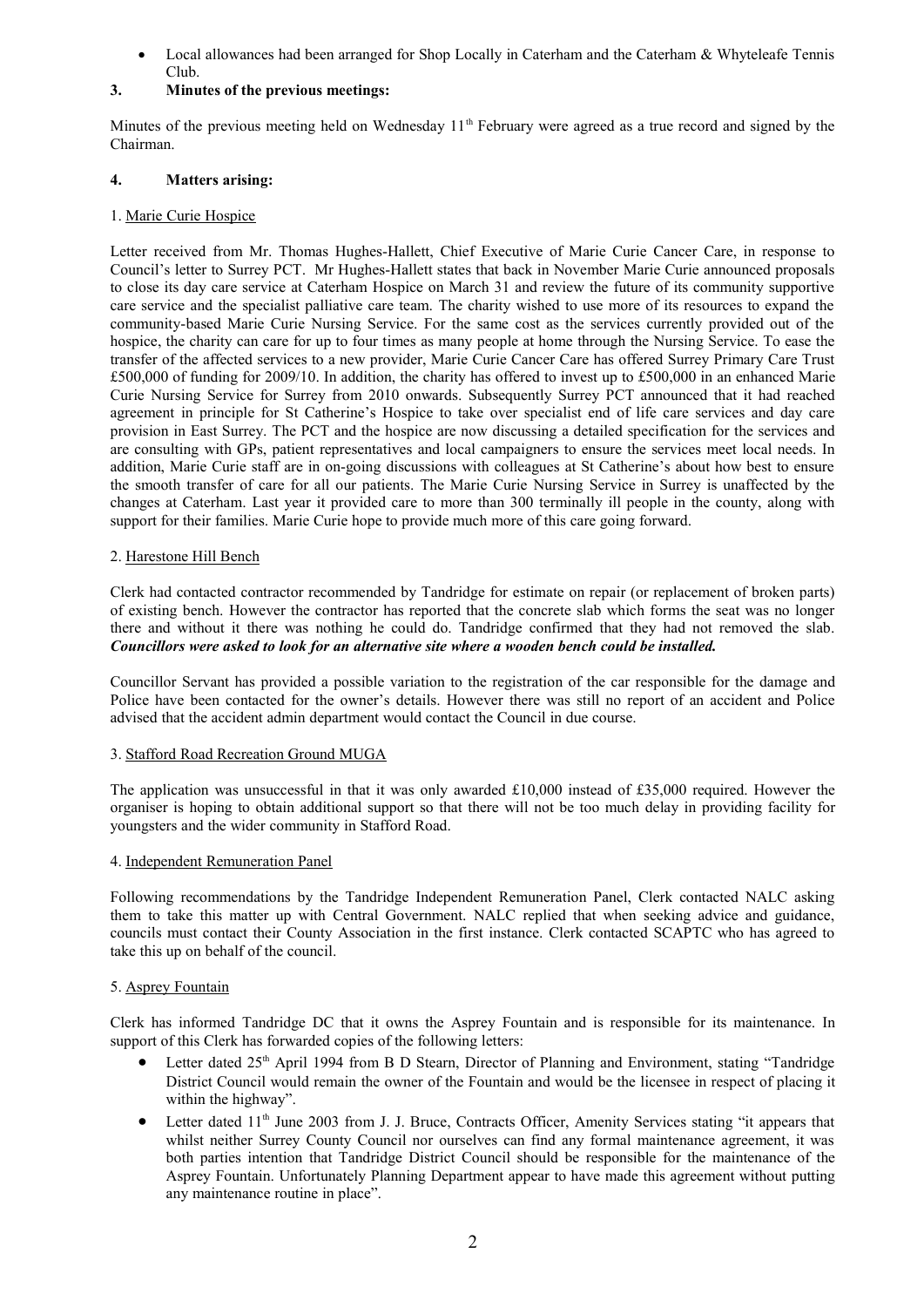# **5. Reports Part 2**

# **5.1.1 Clerk's Report - Part 1 for action**

#### 1. de Stafford School

5.1.1 Clerk's Report - Part 1 for action<br>
1. <u>de Stafford School</u><br>
Letter received from Head Teacher on the school's application to become a specialist school in Maths and<br>
Computing. This would enable the school to invest ICT Learning Centre equipped with the most up to date resources. This would not only benefit students at de Stafford but would also be available to the wider community by providing support to two other secondary schools and three primary schools and courses for adults in the local community who lack the relevant skills. To achieve this, the school is tasked by the government with raising £50,000. Through hard work and commitment from parents and students over £20,000 has been raised and the school is asking the Council to consider involving itself in this project by pledging a sum of money. Council resolved to pledge £1,000.

#### 2. Caterham Carnival

Councillor Hammer has discussed with the Hill PC the possibility of sharing at stand at the Carnival. The cost is around £50 and would require councillors to help set up and take down (gazebo, table, chairs) and man the stand on a rota system. However Hill Councillor David Gosling had advised that the Council thought that the two Councils should have next door neighbour stands rather than a single stand. *Councillor Hammer to clarify with the Hill PC.*

#### 3. Potholes and Lampposts

*Councillors were asked to focus over the next month on reporting pot holes to Cllr Hammer so that they could be reported to the Surrey Highways contact centre in one go. Councillors were also asked to report old or damaged lamp columns to Cllr Hammer to co-ordinate a response to David Hodge.*

#### 4. Risk Assessments

Each year Council has to review and approve the following Risk Assessments:

- Financial & System Controls
- Loss or damage to Council property
- Personal injury to public or staff

These were distributed prior to the meeting, approved by the Council and signed by the Chairman and the Clerk.

#### 5. Surrey Minerals and Waste Development Framework

Council is invited to comment on the review of the Statement of Community Involvement (SCI). The SCI sets out how Surrey will involve people and organisations in the preparation of the Surrey Minerals and Waste Development Framework, the consideration of planning applications for minerals and waste development and the Council's own proposals for development. The existing adopted scheme can be seen at www.surreycc.gov.uk/mineralsandwaste and is available at County Hall and in Surrey libraries. Council resolved not to comment.

#### 6. Annual Meeting Speakers

## Andy Parr had been booked to speak on the Caterham Carnival. *Clerk was asked to try and obtain someone from St. Catherine's Hospice to also speak at the meeting.*

## **5.1.2 Clerk's Report - Part 2 for information**

#### 1. Newsletter

The draft was discussed and it was agreed that additional items on St. Catherine's Hospice and the Surrey grant for flood problems would be included. Distribution has been booked with the April edition of the Caterham Independent

# 2. Parish Lists

At the request of the Chairman, Clerk prepared lists of roads which have been allocated to Councillors as areas of responsibility for action e.g. reporting of potholes and other problems. These were distributed at the meeting.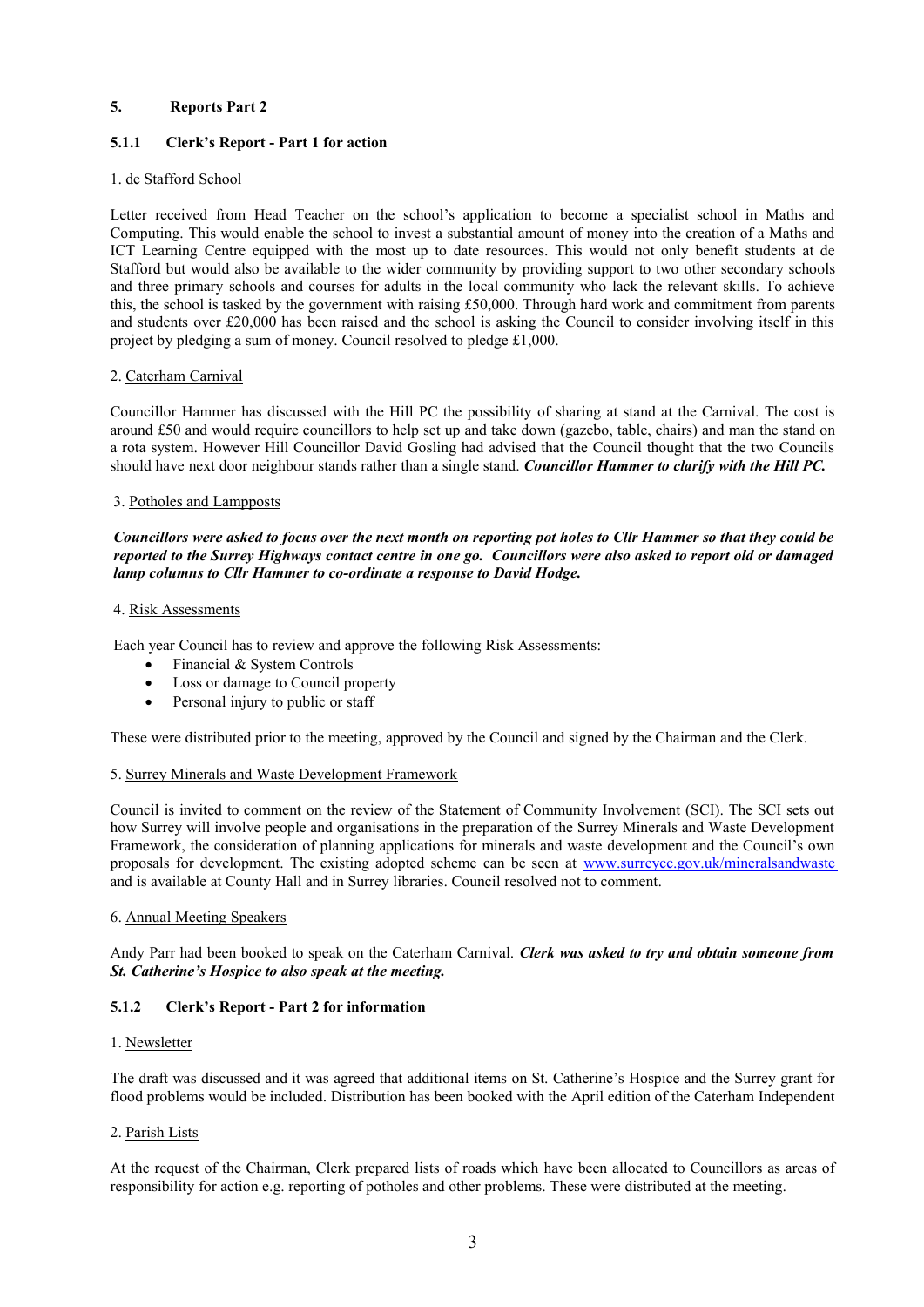# 3. Hoppa Bus Service

The Hill PC has advised that Surrey CC is planning a Hoppa Bus service in the evenings between the Hill and the Valley. Consequently the Hill PC will not be pursuing an extension to the existing bus service. 4. Caterham Road Closures

Tandridge has made the following order for the control of traffic on the occasion of the Caterham & District Carnival on Saturday 13<sup>th</sup> June 2009:

- Westway 13.00 17.00
- Procession rolling closure of the following roads commencing at Godstone Road from its junction with Tupwood Lane, Godstone Road, The Square, Croydon Road to Wapses Lodge Roundabout – 13.00 – 14.15
- Convoy Wapses Lodge Roundabout, Burntwood lane, Whyteleafe Road, Church Road, High Street to the Dene Hospital, Church Road – 14.15 – 14.30
- Procession rolling closure of Church Road, High Street, Chaldon Road, Coulsdon Road and Westway  $14.30 - 15.30$

# 5. Kenley Airfield Friends Group

The first meeting of the Ordinary Committee of the Kenley Airfield Friends group was held on Friday 6<sup>th</sup> March. Clerk has requested a copy of the minutes.

## 6. Next Meeting

Please note that the next meeting of the Parish Council is on  $15<sup>th</sup>$  April which is the third Wednesday of the month instead of the usual second Wednesday. This is because the URC are not taking any bookings during Holy Week.

# 7. Important Dates for your Diaries

| 16 Mar   | <b>ABC</b> Steering Committee                       |                        | HН  |
|----------|-----------------------------------------------------|------------------------|-----|
| 19 Mar   | Development Control Meeting                         |                        |     |
| $02$ Apr | Development Control Meeting                         |                        |     |
| 15 Apr   | <b>CVPC Council Meeting</b>                         |                        | All |
| 23 Apr   | Development Control Meeting                         |                        |     |
| 25 Apr   | Design Statement Meeting                            |                        | All |
| Apr/May  | ABC Joint Funding Presentation                      |                        | All |
| 07 May   | <b>CVPC</b> Annual Parish Meeting                   |                        | All |
| 12 May   | Informal Hearing on the following planning appeals: |                        | PL  |
|          | TA/2008/1170<br>$\bullet$                           | 126-128 Harestone Hill |     |
|          | TA/2008/1172<br>$\bullet$                           | 126-128 Harestone Hill |     |
|          | TA/2008/1213<br>$\bullet$                           | 124 Harestone Hill     |     |
| 13 May   | Design Statement Meeting                            |                        | All |
| 13 May   | <b>CVPC Council Meeting</b>                         |                        | All |

## **5.2 Chairman's Report**

Councillor Hammer stated that the Design Statement would be based on the current Harestone Valley Policy. *However Councillors were asked to identify areas of similar character which could be included*.

Following the requirement to publish details of various policies under the Freedom of Information Publication Scheme *Councillor Hammer was to discuss the following policies with the Hill PC*

- Internal policies relating to delivery of services (as the Council does not deliver any external services e.g. parks, cemeteries, Council may decide Standing Orders are sufficient).
- $\bullet$  Equality & diversity policy
- Recruitment policy (there is only 1 employee the Clerk but Council should have a policy in place)
- Information security policy
- Data protection policy
- Health & Safety (Council's Risk Assessments may be deemed sufficient but in any case these need to be approved annually)
- Policies and procedures for handling requests for information (Council can adopt the Information Commission standard policy)<br>• Complaints procedures (Council would adopt the Tandridge scheme) Commission standard policy)
- Complaints procedures (Council would adopt the Tandridge scheme).

# **5.3 Parish Councillors' Reports**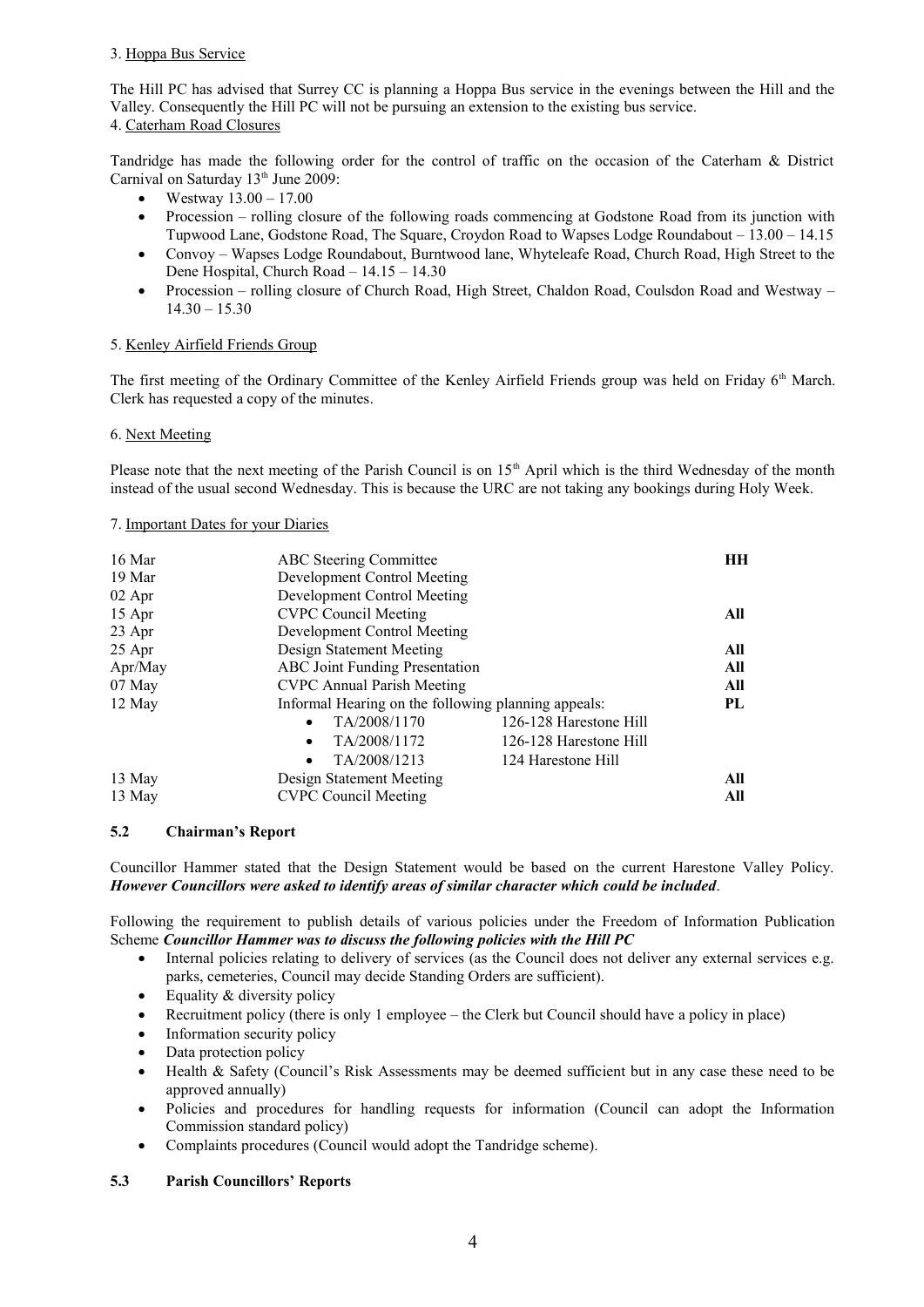Councillor Dean raised the issue of parking problems in Croydon Road which caused people with pushchairs to walk in the road in order to pass vehicles parked on the pavement. This has been referred to the Police.

Councillor Lavington queried the amount of time allowed for County and District Reports. Councillor Hammer would write to the respective Councillors asking them to restrict their reports to approx. five minutes each. Councillor Servant raised the closure of the Arc following the withdrawal of Tandridge Leisure. Council felt that it was not within their means to intervene.

### **6. Planning**

#### **6.1 Current Planning**

#### **Application Acknowledged as Valid Monday 9th February – Friday 13th February**

| TA/2008/1746                                | 63 Croydon Road | Council had no comment |
|---------------------------------------------|-----------------|------------------------|
| Installation of kitchen ventilation system. |                 |                        |

TA/2009/92/TPO 39 Harestone Hill *Council had no comment* TPO5, 2007 (T) – Fell 1 Yew, 1 Western Red Cedar and 1 Black Pine.

#### **Applications Acknowledged as Valid Monday 16th February– Friday 20th February**

TA/2009/151 39a Crescent Road *Council had no comment* Proposed first floor extensions and alterations.

TA/2009/180 50 Tupwood Lane

Demolition of existing house and garage. Erection of  $4 \times 3$  bedroom terraced houses with parking and refuse/recycling store.

*Council objected on the following grounds: out of character with adjacent dwellings; overdevelopment of the plot; excessive height of dwellings.*

TA/2009/117 6 Farningham Road *Council had no comment* Erection of dormer window to side roofslope (Certificate of Lawfulness for a Proposed Development).

# **Applications Acknowledged as Valid Monday 23rd February – Friday 27th February**

| TA/2009/167/TPO                                      | 3 The Copse      | Council had no comment |  |  |
|------------------------------------------------------|------------------|------------------------|--|--|
| TPO 99 $(T)$ – Crown reduce 6 Sycamore trees by 50%. |                  |                        |  |  |
| TA/2009/97                                           | 196 Croydon Road | Council had no comment |  |  |
| Erection of single storey rear extension.            |                  |                        |  |  |

# **Applications Acknowledged as Valid Monday 2nd March – Friday 6th March**

TA/2008/1653 64 Harestone Valley Road *Council had no comment* Demolition of existing dormer windows to front and rear. Erection of larger dormer windows to front and rear elevations.

## **6.2 Planning Appeals**

## *The following three appeals have been joined and will be heard together at an informal hearing at the Council offices on 12th May commencing at 10.00 am***:**

TA/2008/1170 126-128 Harestone Hill Demolition of existing dwellings. Erection of 6 dwellings with detached double garages.

TA/2008/1172 126-128 Harestone Hill

Demolition of existing dwellings. Erection of 12 dwellings (comprising 6 x 3-bed, 3 x 4-bed and 3 x 5-bed dwellings) with associated garaging and parking and access onto Bradenhurst Close. (Outline).

TA/2008/1213 124 Harestone Hill

Demolition of dwelling. Erection of 2 dwellings.

*Council had received an amended application for the above appeals. Councillors Hammer and Lincoln declared an interest and left the room. Council objected to this approach on the grounds that it bypasses the normal planning process and results in a lack of proper consultation.*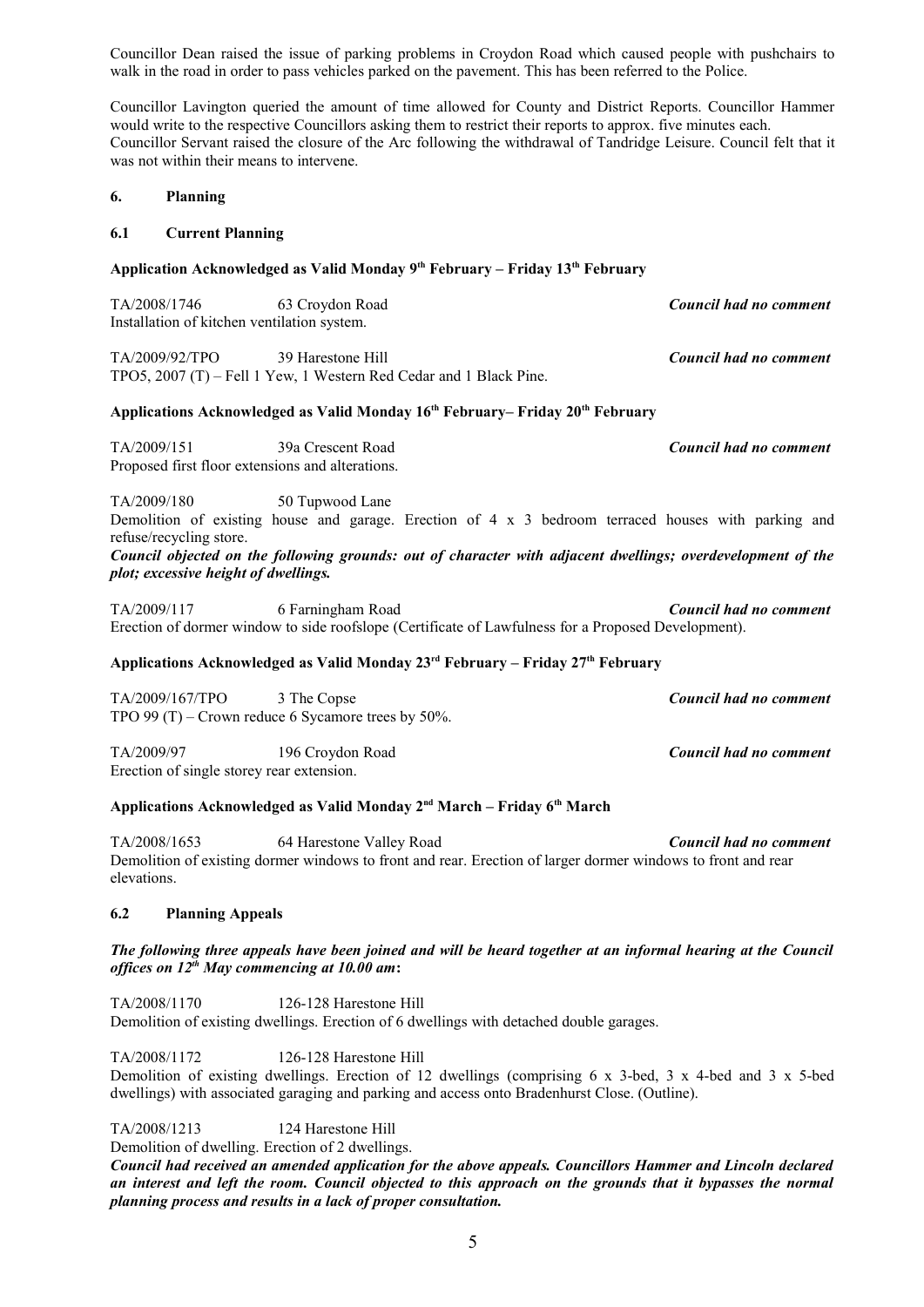TA/2008/765 50 Tupwood Lane

Demolition of existing dwelling and garage. Erection of a building comprising 7 x 2-bed flats with cycle & bin stores, car parking and associated access from Tupwood Lane.

*This appeal will be decided on the basis of an exchange of written statements and a site visit by an inspector. All letters to be received before 26th February.*

TA/2008/550 59 Stafford Road

Demolition of existing buildings. Erection of 3 x 4-bed terraced dwellings with associated access to Stafford Road. *This appeal will be decided on the basis of an exchange of written statements and a site visit by an inspector. All letters to be received before 18th March.*

# **6.3 Planning Decisions**

| TA/2008/1100<br>Erection of raised decking to rear     | 39 Tupwood lane                                                                                                        | <b>Refuse</b>             |
|--------------------------------------------------------|------------------------------------------------------------------------------------------------------------------------|---------------------------|
| TA/2008/1646                                           | The Clares and Harestone Hill<br>Sub-division of existing third floor 3-bed flat to 1 x 2-bed flat and 1 x 1-bed flat. | <i>Approved by letter</i> |
| TA/2008/1667<br>Erection of two storey side extension. | 2 Greenhill Avenue                                                                                                     | <b>Refuse</b>             |
| TA/2008/1691<br>Erection of front porch.               | 57 Greenhill Avenue                                                                                                    | <b>Approved</b> (full)    |
| TA/2008/1515                                           | 221 Croydon Road<br>Change of use from Class A1 (Retail) to Class A2 (Financial and Professional Services).            | <i>Approved (full)</i>    |
| TA/2008/1753                                           | 44 Tupwood lane<br>Erection of four detached dwellings together with associated access.                                | <i>Approved (full)</i>    |

#### **7. Finance**

#### 7.1 Payment of Accounts

The following cheques were signed at the meeting :

| Caterham URC         | Room Hire                     | £26.00  |
|----------------------|-------------------------------|---------|
| P. Lavington         | Chairman's Allowance          | £125.00 |
| H. Hammer            | Chairman's Allowance          | £175.00 |
| W. Ridley            | Net Salary & office allowance | £420.86 |
| HM Revenue & Customs | Income Tax & NIC              | £716.46 |

Petty Cash payments made since last meeting:

None

## 7.2 Review of Expenditure 2007-08

Receipts and Payments for February were reviewed and approved.

#### 7.3 Other Financial Matters

Council agreed to apportion the Chairman's Allowance between the two Chairmen during the year. Councillor Lavington was in the Chair for five months which equates to £125 and Councillor Hammer will be in the Chair for seven months which equates to £175.

# **8. Correspondence**

The following documents had been received and were available at the meeting: Tandridge News Release:

- District council protects services while restricting tax increases to 16 pence per week
- Tandridge among top 20 websites in the country